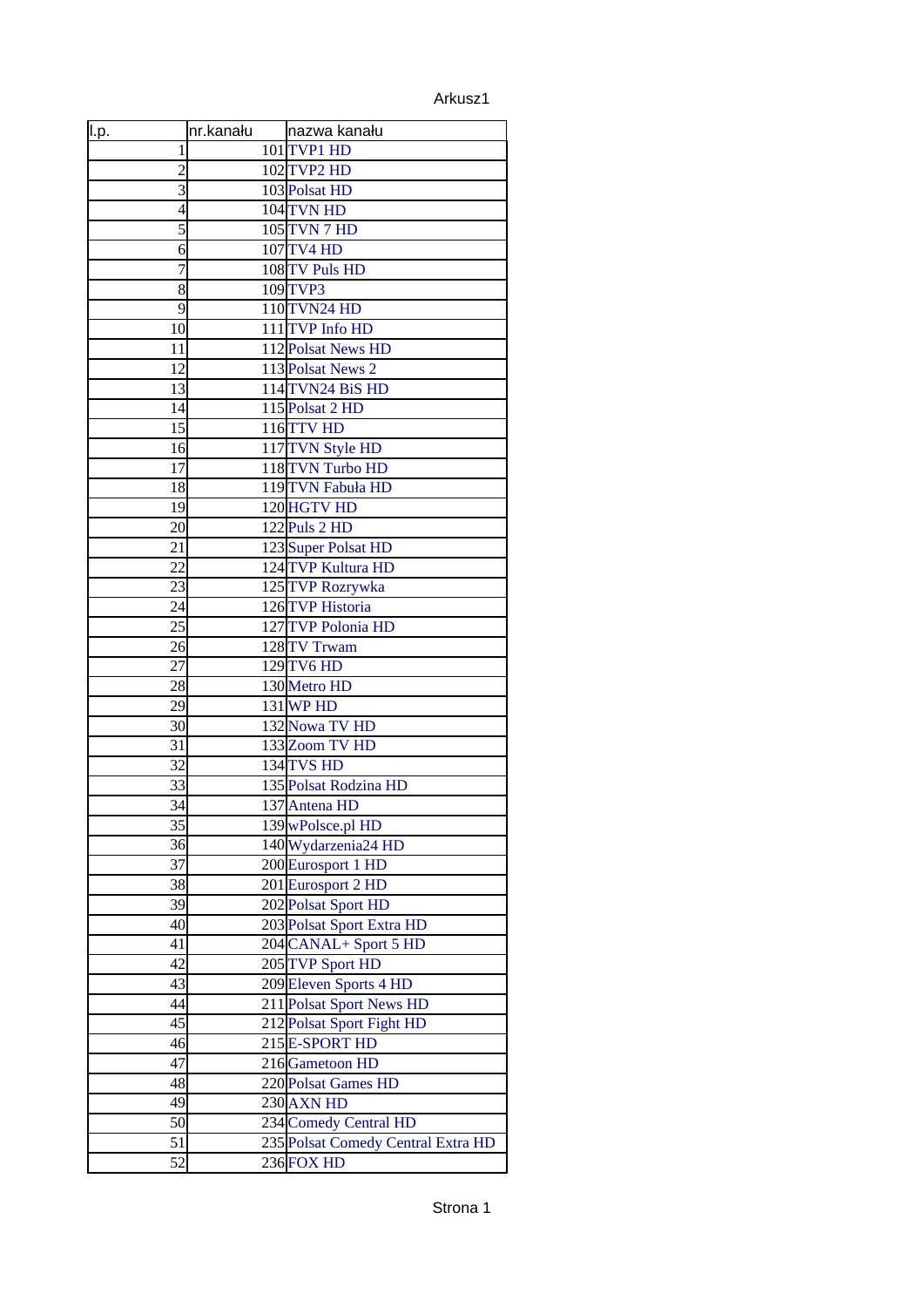| 53  |                                 |
|-----|---------------------------------|
|     | 237 Fox Comedy HD               |
| 54  | 243 TVP Seriale                 |
| 55  | 245 Ale kino+ HD                |
| 56  | 246 Stopklatka TV HD            |
| 57  | 247 Kino Polska HD              |
| 58  | 248 Kino TV HD                  |
| 59  | 249 Polsat Film HD              |
| 60  | 250 Polsat Seriale HD           |
| 61  | 270 MiniMini+ HD                |
| 62  | 271 teleTOON+ HD                |
| 63  | 272 Nickelodeon                 |
| 64  | 274 Nick Jr.                    |
| 65  | 275 Cartoon Network HD          |
| 66  | 276 TVP ABC HD                  |
| 67  | 277 Disney Channel HD           |
| 68  | 278 Disney XD                   |
| 69  | 279 Disney Junior               |
| 70  | 285 Top Kids HD                 |
| 71  | 300 Eska TV HD                  |
| 72  | 301 Eska Rock TV                |
|     |                                 |
| 73  | 302 Eska TV Extra HD            |
| 74  | 303 4FUN.TV                     |
| 75  | 304 4FUN DANCE                  |
| 76  | 305 4FUN KIDS                   |
| 77  | 311 NickMusic                   |
| 78  | 314 Polo TV                     |
| 79  | 315 Disco Polo Music            |
| 80  | 316 Polsat Music HD             |
| 81  | 317 VOX Music TV                |
| 82  | 318 Kino Polska Muzyka          |
| 83  | 319 Stars. TV HD                |
| 84  | 320 Power TV HD                 |
| 85  | 321 Nuta TV HD                  |
| 86  | 340 Discovery Channel HD        |
| 87  | 344 National Geographic HD      |
| 88  | 345 National Geographic Wild HD |
| 89  | 346 Animal Planet HD            |
| 90  | 348 Travel Channel HD           |
| 91  | 351 Polsat Viasat Explore HD    |
| 92  | 352 Polsat Viasat Nature HD     |
| 93  | 353 Polsat Viasat History HD    |
|     | 355 Fokus TV HD                 |
| 94  |                                 |
| 95  | 356 Polsat Doku HD              |
| 96  | 357 Red Carpet TV HD            |
| 97  | 400 Food Network HD             |
| 98  | 401 Polsat Play HD              |
| 99  | 402 Polsat Cafe HD              |
| 100 | 405BBC Brit HD                  |
| 101 | 410 TLC HD                      |
| 102 | 412 TBN Polska HD               |
| 103 | 413 HOME TV HD                  |
| 104 | 414 Adventure HD                |
| 105 | 416 Active Family HD            |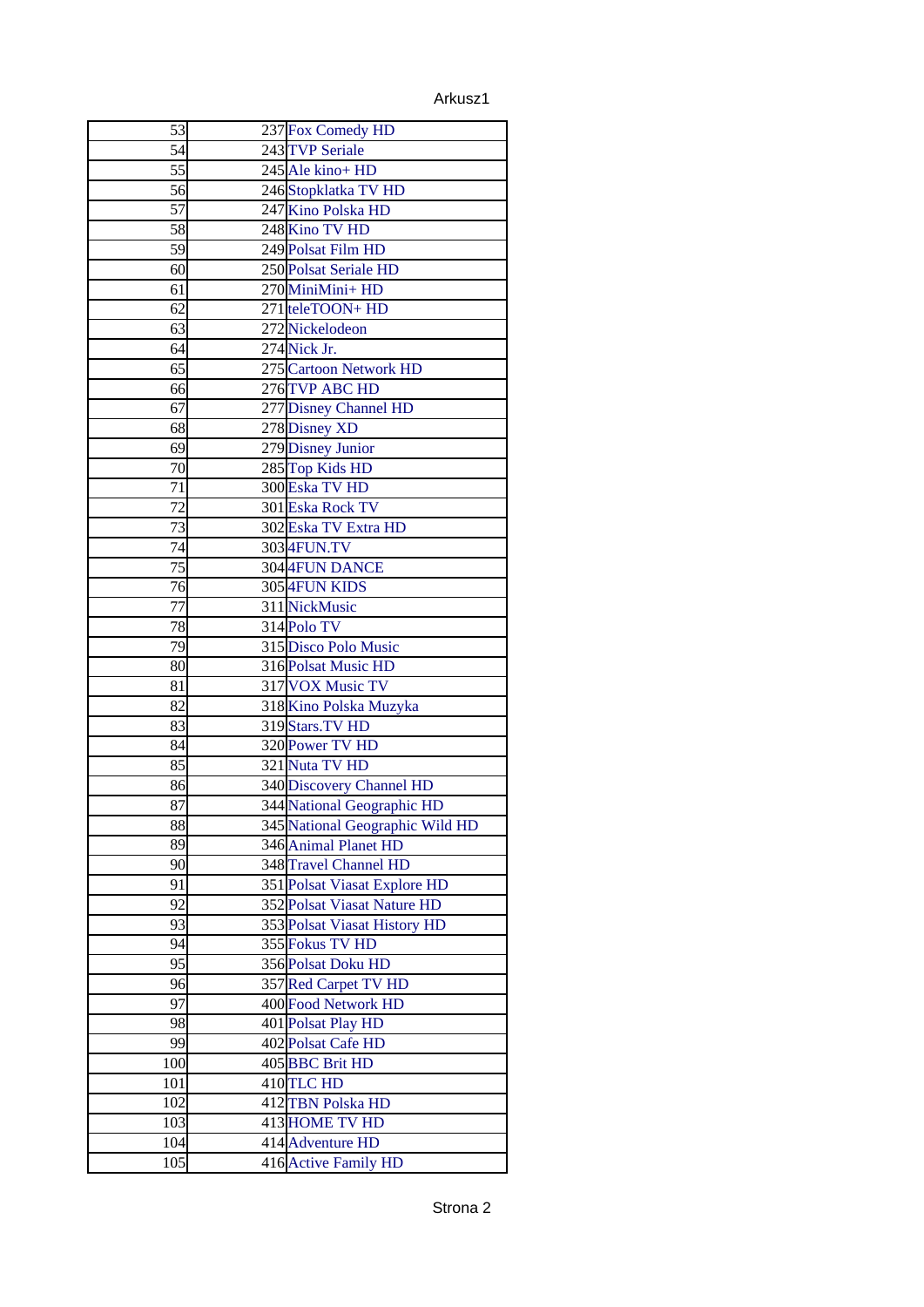| 106              |          | 419 Love TV HD            |
|------------------|----------|---------------------------|
| 107              |          | 420 Tele5 HD              |
| 108              |          | 421 Polonia1 HD           |
| 109              |          | 422 TVP Kobieta HD        |
| 110              |          | 423 GOLD TV HD            |
| 111              |          | 427 TV Okazje HD          |
| 112              | $429K -$ |                           |
| 113              |          | 430 WebCamera HD          |
| 114              |          | 431 Tawizja HD            |
| 115              |          | 432 Twoja.TV HD           |
| 116              |          | 450 RTL                   |
| 117              |          | $452$ Sat1                |
| 118              |          | <b>453 Deutsche Welle</b> |
| 119              |          | 456 CNN International     |
| 120              |          | 457 BBC World News        |
| 121              |          | 459 France 24 HD ENG      |
| 122              |          | 462 SKY News              |
| 123              |          | 463 Bloomberg             |
| 124              |          | 464 Deutsche Welle ENG HD |
| 125              |          | 466 France 24 HD FRA      |
| 126              |          | 467 Belsat TV             |
| 127              |          | 502 Polsat                |
| 128              |          | 503 TVN                   |
| $\overline{129}$ |          | 504 TVN 7                 |
| 130              |          | 505 TV4                   |
| 131              |          | 506 TV Puls               |
| 132              |          | 507TVN24                  |
| 133              |          | 508 TVN24 BiS             |
| 134              |          | 509TTV                    |
| 135              |          | 510 TVN Style             |
| 136              |          | 511 TVN Turbo             |
| 137              |          | 512 HGTV                  |
| 138              |          | 513 Puls 2                |
| 139              |          | 514 Super Polsat          |
| 140              |          | 515TV6                    |
| 141              |          | 516 Metro                 |
| 142              |          | 517 WP                    |
| 143              |          | 519 Zoom TV               |
| 144              |          | 520 TVS                   |
| 145              |          | 522 Antena                |
| 146              |          | 533 Eurosport 1           |
| 147              |          | 534 Eurosport 2           |
| 148              |          | 537 AXN                   |
| 149              |          | 542Stopklatka TV          |
| 150              |          | 545 Top Kids              |
| $\overline{151}$ |          | 546 Eska TV               |
| 152              |          | 547 Stars.TV              |
| 153              |          | 548 Power TV              |
| 154              |          | 549 Nuta TV               |
| 155              |          | 550 Discovery Channel     |
| 156              |          | 556 Polsat Viasat Nature  |
| 157              |          | 557 Fokus TV              |
| 158              |          | 558Red Carpet TV          |